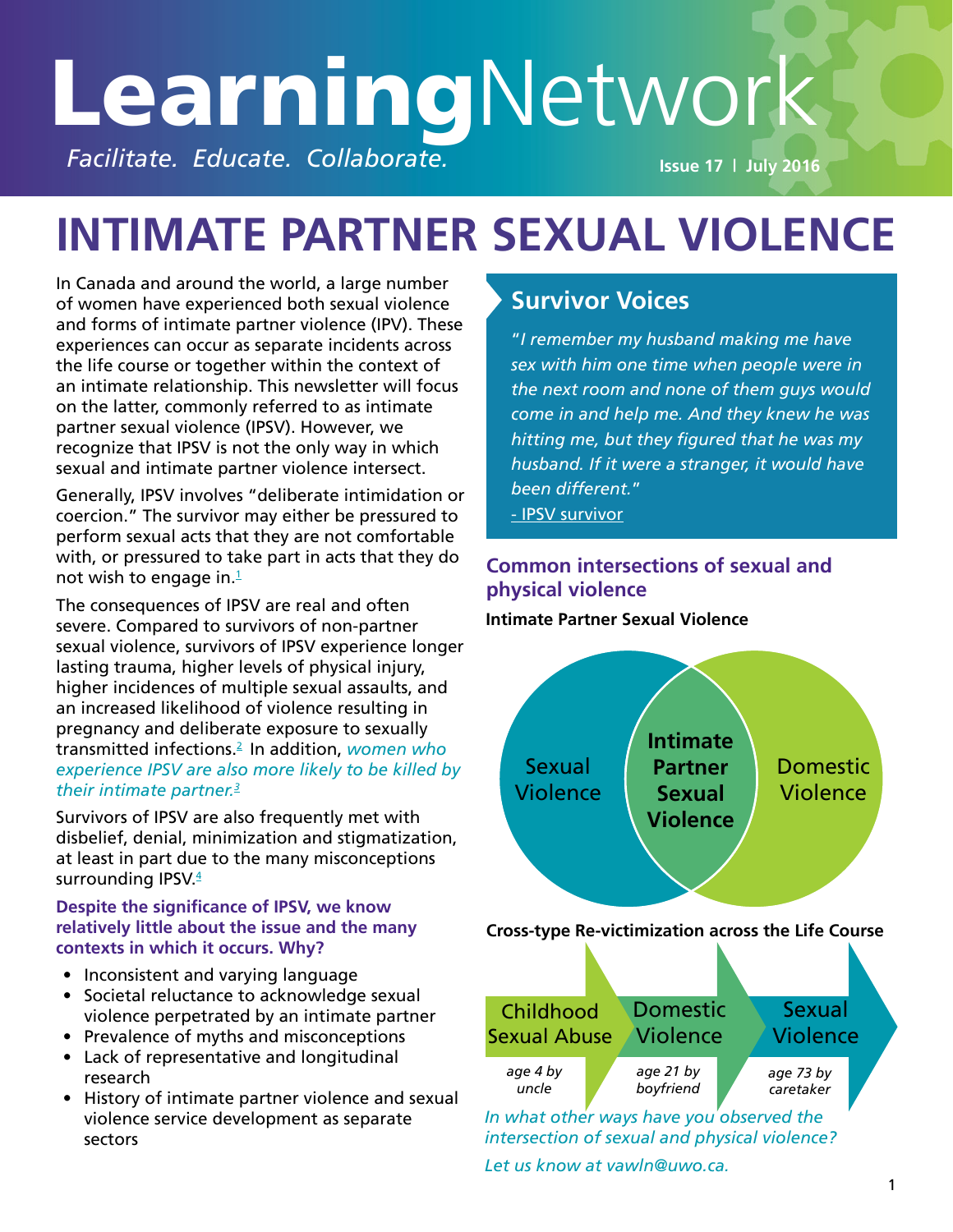## **Language Issues**

Although intimate partner sexual violence (IPSV) is the most common term used to describe this type of violence, it is important to situate discussions of IPSV within a context that recognizes survivors' diverse experiences, that does not overlook the root causes of violence, and that does not produce or reproduce messages that minimize acts of violence. This newsletter uses the term

IPSV but recognizes that it is viewed as limiting or problematic by some.

An agreed upon common language and definition helps efforts to recognize and name this violence and to advance research and practice.

The following terms are also used to refer to IPSV:

| Co-occurrence of Physical<br>E Sexual violence<br><b>Dual</b> |                                                                             |                                                    | <b>Control of Reproductive &amp;</b><br>Sexual Health by an<br><b>Intimate Partner</b> |                                                                                      |  |
|---------------------------------------------------------------|-----------------------------------------------------------------------------|----------------------------------------------------|----------------------------------------------------------------------------------------|--------------------------------------------------------------------------------------|--|
| <b>Intimate</b><br><b>Partner</b><br><b>Rape</b>              | <b>Dating Partner</b><br>Co-victimization                                   | <b>Perpetration</b><br>$\geq$                      |                                                                                        | Sexually Abusive &<br><b>Controlling Acts</b><br><b>Intersection of Sexual &amp;</b> |  |
|                                                               | <b>Simultaneous</b><br><b>Victimization</b><br><b>Unwanted</b>              | <b>Domestic</b><br><b>Sexual</b><br><b>Assault</b> |                                                                                        | <b>Domestic Violence</b><br><b>Intimate Partner</b><br><b>Sexual Violence</b>        |  |
| Rape<br>$\frac{1}{2}$                                         | <b>Sexual Contact</b><br>Sexual Assault in<br>the Context of an<br>Intimate | <b>Sexual</b><br>Coercion<br><b>Intimate</b>       |                                                                                        | Poly-victimization<br><b>Date Rape</b>                                               |  |
|                                                               | Relationship<br><b>Dating Violence</b><br>Sexual Aggression                 | <b>Sexual</b><br><b>Violence</b>                   |                                                                                        | Intimate Partner<br>Sexual Assault<br><b>Date Rape/Violence</b>                      |  |

**What language and definition would you like to adopt? Email us at vawln@uwo.ca.**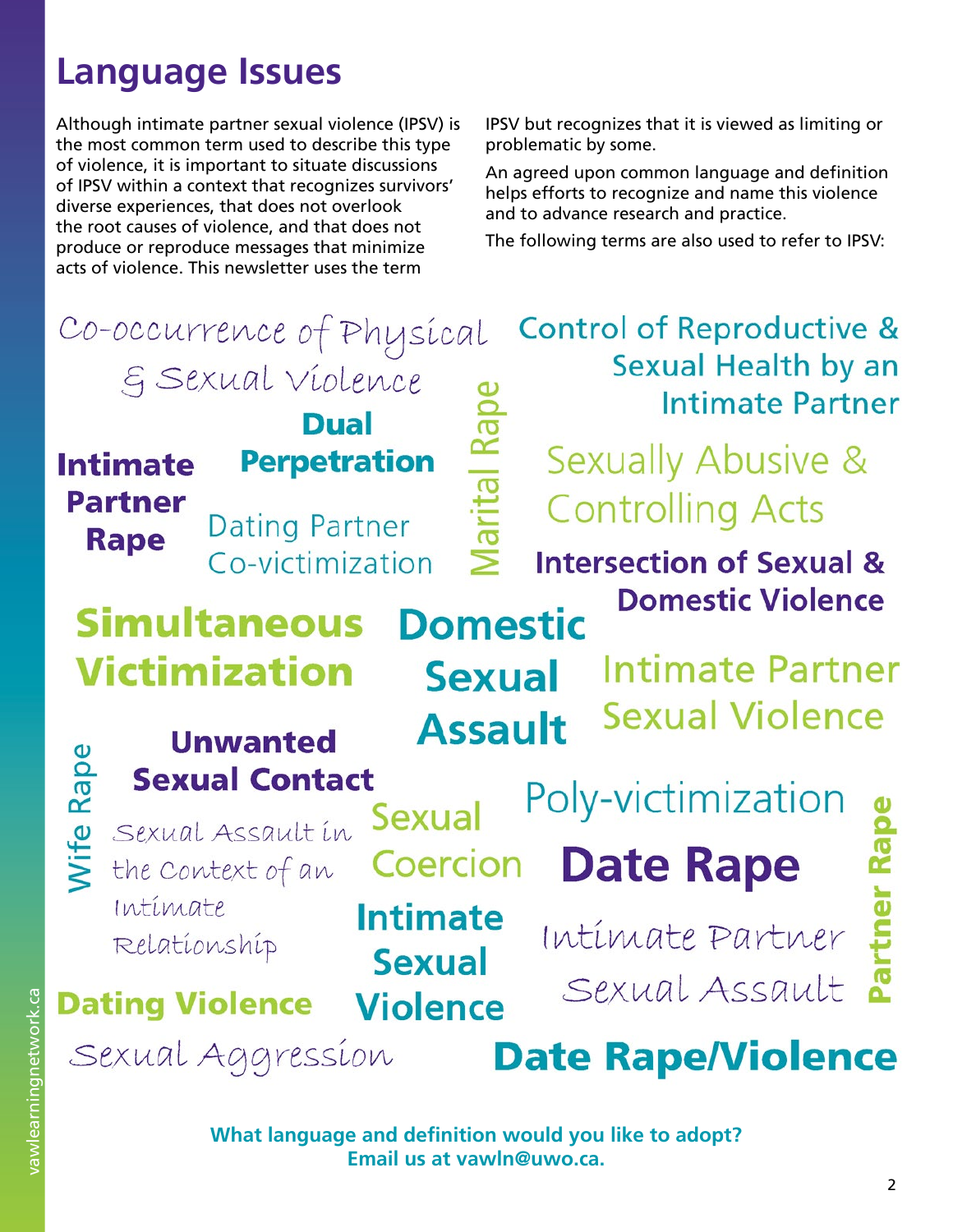## **IPSV Power & Control Wheel [5](https://books.google.ca/books?id=1dnDAQAAQBAJ&pg=PA110&lpg=PA110&dq=mcleod+intimate+partner+sexual+violence+power+and+control+wheel&source=bl&ots=8rOqM6h_t4&sig=7a1lmiGELvRSMut5xYTC4lML4UQ&hl=en&sa=X&ved=0ahUKEwji6vPV_ITNAhUI2IMKHWdPC3wQ6AEILjAC#v=onepage&)**



#### *"My situation was much more grey [than traditional narratives of abuse]."* [- IPSV survivor](http://www.vawlearningnetwork.ca/exploring-intersections-domestic-violence-and-sexual-violence-discussion-paper-informed-february)

The relationship between the offender and survivor can create additional difficulties for survivors. For example, dates or partners are more likely to use tricks, verbal pressure, threats, negative consequences, consequences to the relationship or victim-blaming rhetoric (i.e. "You know you wanted this"; "If you tell about what happened here, you will be in trouble") during

episodes of sexual coercion. This inevitably impacts survivors' capacities to resist or report what happened—or even name incidences as violent. In turn, this can influence survivors' abilities to self-identify as abuse survivors, and to seek out and access Sexual Violence or Domestic Violence support services.<sup>[6](http://www.vawlearningnetwork.ca/exploring-intersections-domestic-violence-and-sexual-violence-discussion-paper-informed-february)</sup>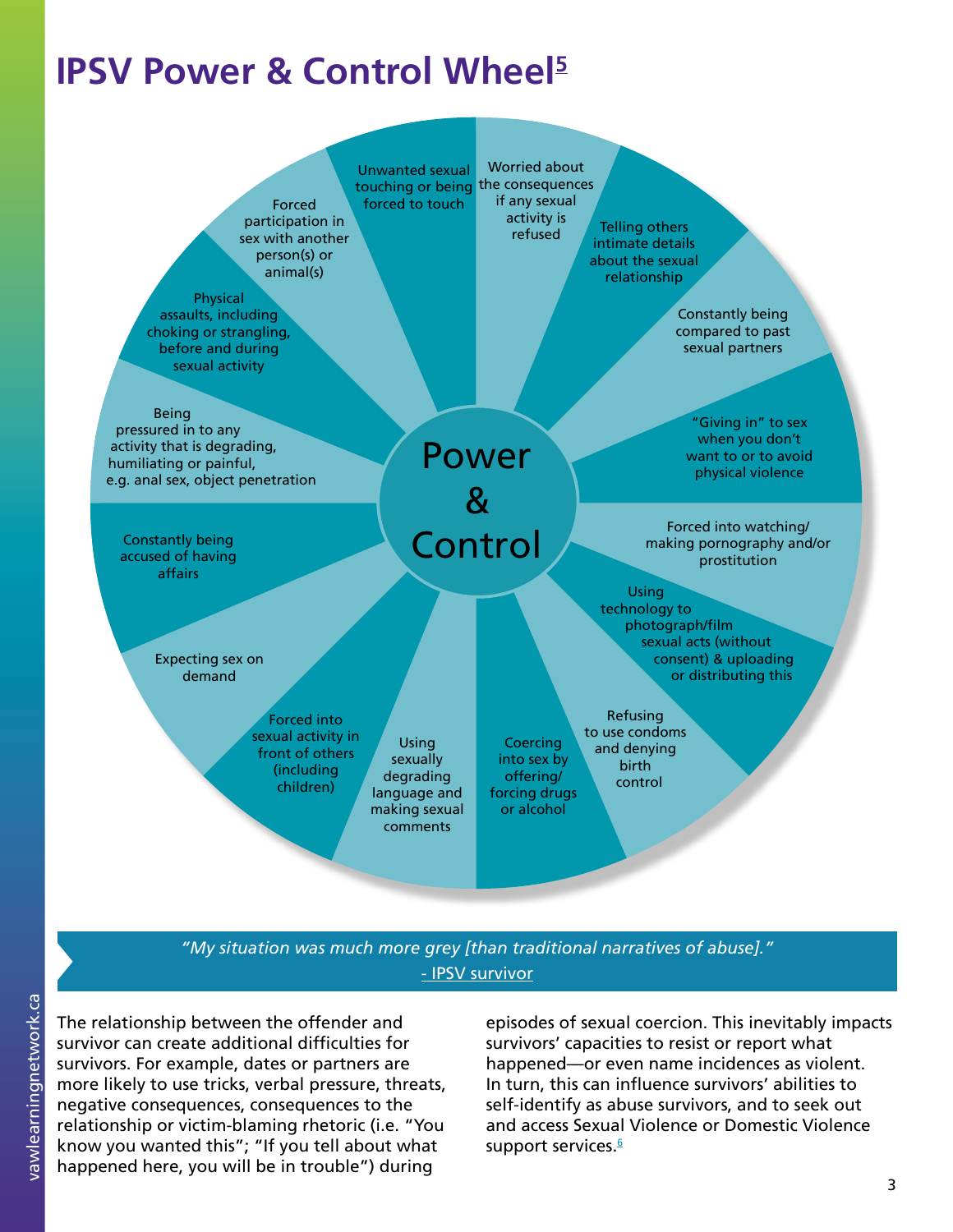## **Our Current Understanding**

Understanding and responding to IPSV can be complex. There are many inter-related factors that work together to shape the larger issue and many important facts to keep in mind.

Here is what we have learned so far from survivors, practitioners and researchers:

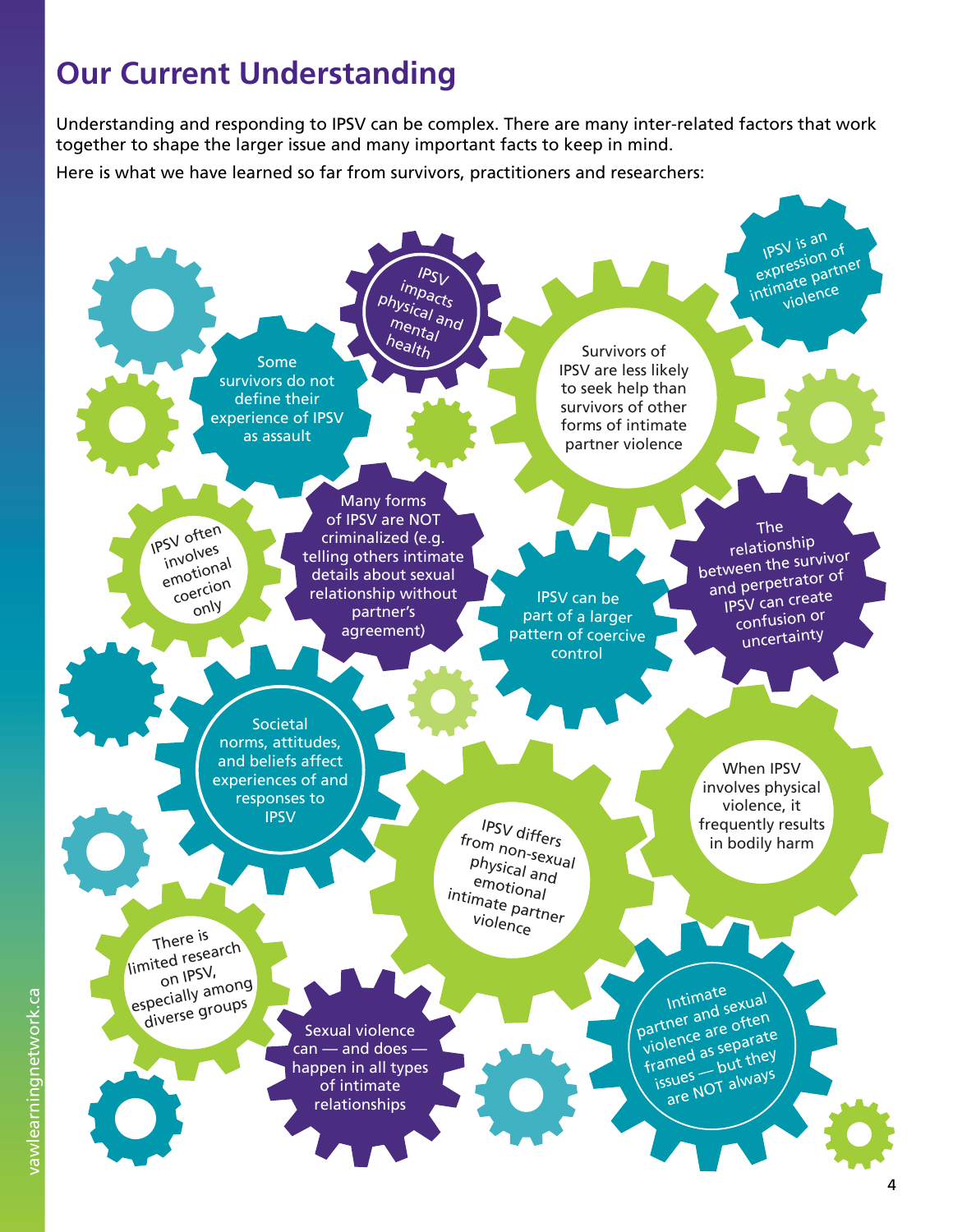## **Contextualizing the Available Research on IPSV**

Research on IPSV is currently lacking and research that does exist faces many limitations. Nevertheless, statistics are important for helping us to understand the nature and depth of a social problem. The following are some of the best

estimates available concerning the prevalence of IPSV, but must be interpreted with caution. Considerations to be aware of when reading about IPSV statistics can be found in the tip box at the bottom of this page.

In 2011, [17%](https://www.google.ca/url?sa=t&rct=j&q=&esrc=s&source=web&cd=1&ved=0ahUKEwiljtXZ_oTNAhWEox4KHSm6DoYQFggnMAA&url=http%3A%2F%2Fwww.statcan.gc.ca%2Fpub%2F85-002-x%2F2013001%2Farticle%2F11766-eng.pdf&usg=AFQjCNHbwilRS3X3I2fJd0uZ_Ny0SAz4sA&sig2=-laXbzKa1sC0uQ8h) of police-reported sexual assaults against women in Canada were committed by a current or former intimate partner.

It is estimated that [25-55%](http://www.ncbi.nlm.nih.gov/pubmed/25561088) of women in the United States experiencing physical violence from an intimate partner also experience sexual violence by the same partner.

Approximately [1 out of every 11 women](https://www.google.ca/url?sa=t&rct=j&q=&esrc=s&source=web&cd=2&cad=rja&uact=8&ved=0ahUKEwiDj_3f_4TNAhVJE1IKHVDnAWkQFggrMAE&url=http%3A%2F%2Fanrows.org.au%2Ffile%2F1354%2Fdownload%3Ftoken%3D3ZzLvwAQ&usg=AFQjCNH1JXAyVewpcNgTJGo-5bZmolIVqQ&sig2=xEpoX9Gsauuako) in Australia has been sexually assaulted by a male intimate partner since the age of 15.

## **Tips for Interpreting Existing Statistics on IPSV**

#### **Don't jump to conclusions!**

- Lack of longitudinal research makes it difficult to determine causal factors or to understand experiences over time
- Inconsistent definitions across studies makes comparisons difficult

#### **Ask who is and who is not represented**

- There is limited research on IPSV in most "otherized" groups (e.g. trans\* individuals, Indigenous populations, women with disabilities)
- Individuals are often contacted through specific organizations (e.g. a trans\* health clinic) and it is not known whether this group of individuals can be said to be representative of all individuals belonging to that particular group
- Even when studies use a sample that is representative of the population, the sample typically does not have an adequate number of individuals belonging to various groups from which to draw meaningful conclusions

#### **Consider what was asked and how**

- Survey instruments can have significant limitations (e.g. some scales do not identify the context or sequence of the violence)
- The presentation of research questions can affect results (e.g. individuals may report differently depending on the wording used)

#### **Remember that reported rates are not necessarily "true" rates**

- The stigma around IPSV can lead to underreporting
- Data are often retrospective, meaning individuals are asked to rely on memory and recall past events. A variety of factors can affect an individuals' ability to accurately remember past events (e.g. gender, culture, nature of the incident, amount of time that has passed).
- IPSV is often collapsed under intimate partner violence or sexual violence, making it indistinguishable from these broader rates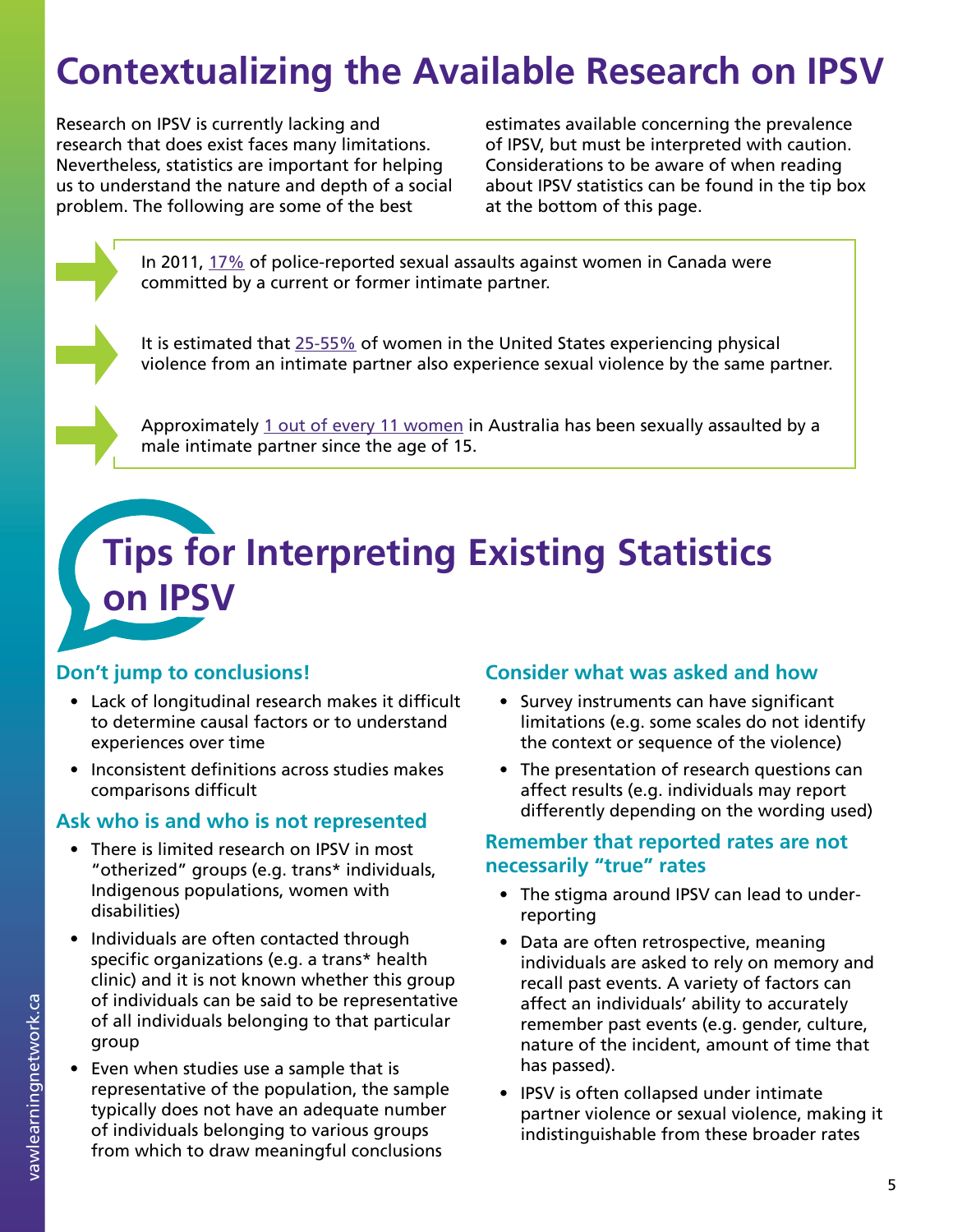## **What do we need to know more about?**

There is limited research on experiences of intimate partner sexual violence (IPSV) for many groups of women, including but not limited to:

- women with disabilities
- young women
- women who are HIV positive
- women with limited socioeconomic resources
- women who live in northern/remote/rural areas
- women who are/have been incarcerated
- women experiencing mental health challenges
- women who identify as lesbian, bisexual and/ or queer
- trans\* individuals
- women who work in the sex industry
- indigenous women
- women from cultural, racial/ethnic, and/or linguistically diverse backgrounds

Women may identify as belonging to more than one group, and these intersections create unique patterns of lived experience, such as increased vulnerability to sexual violence or barriers to accessing supports.

When interpreting available research on IPSV in diverse groups, it is important to avoid conflating experiences of violence with stereotypical accounts of particular groups as this may "erase the complexity of lived experience" and reinforce oppressive discourses (e.g. racism, ableism, homophobia, transphobia).<sup>7</sup>

*The lived experience of diverse groups of women is impacted by the broader social context (e.g. social disadvantage, historical and current oppressions).*

"*Where do you go? Your family doctor… could be his best mate.*" [- Rural Survivor of IPSV](https://books.google.ca/books?id=1dnDAQAAQBAJ&pg=PA270&lpg=PA270&dq=Issues+faced+by+intimatepartner+sexual+violence+survivors+in+rural+areas&source=bl&ots=8rOqM6i_m9&sig=Od03q0ZdGaCcmFCq5wOFcKvKmxc&hl=en&sa=X&ved=0ahUKEwiSmreTgIXNAhUOA1IKHdA4AIUQ6AEIIjAB#v) 

## **IPSV at the Intersections: Examples of Lived Experience**

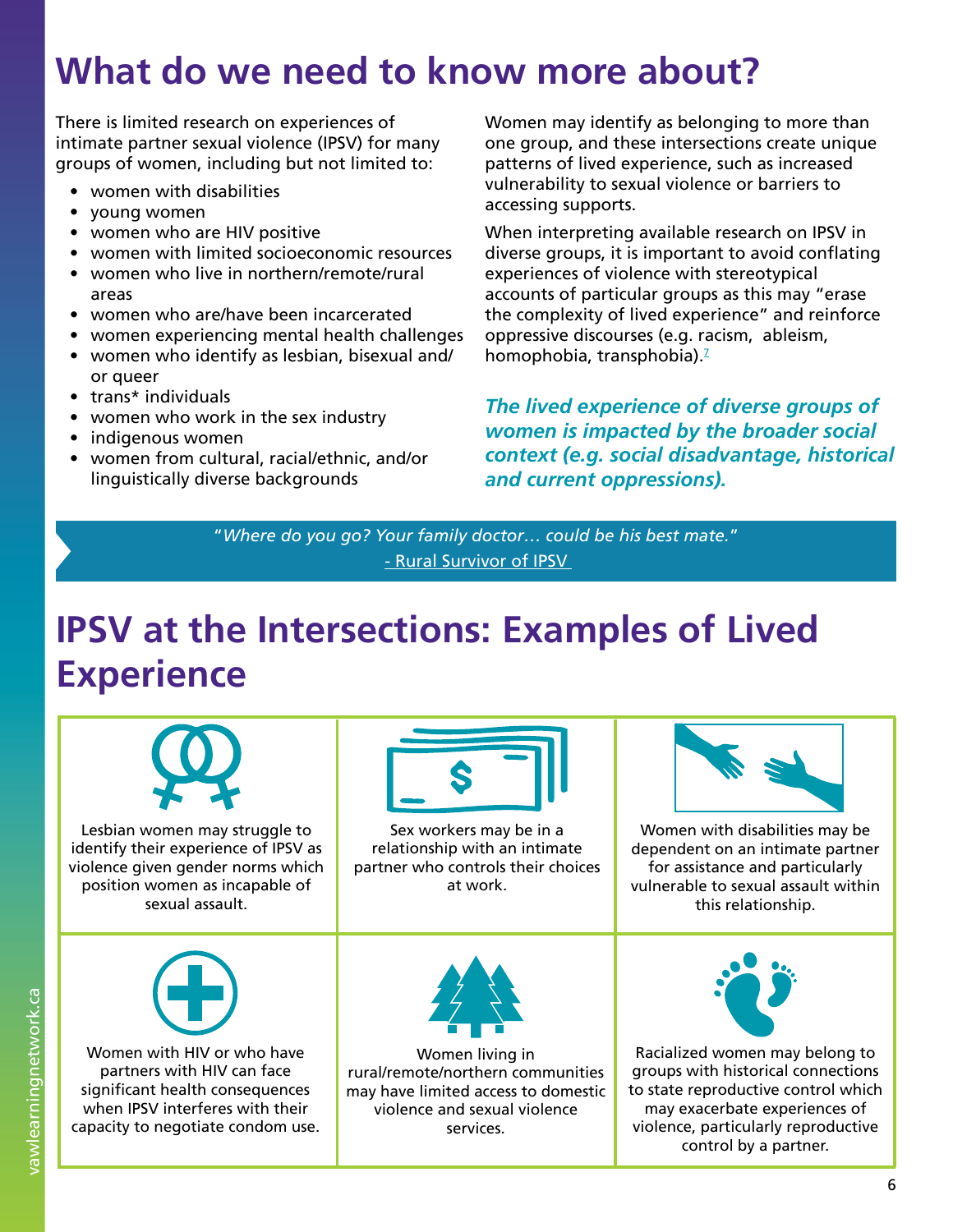#### **If you are developing education and awareness campaigns…**

- $\checkmark$  Include components on consent and condom use in intimate relationships
- $\checkmark$  Talk about the nuances of violence (e.g. subtle methods of coercion) in a variety of contexts (e.g. home, campus residences, parties)
- $\checkmark$  Explore healthy sexuality and sexual rights as well as healthy relationships
- $\checkmark$  Promote sexual violence and intimate partner violence services as "hubs" which can link IPSV survivors to other services

#### **If you are developing training programs…**

- $\checkmark$  Consider joint trainings for frontline staff of sexual violence and intimate partner violence sectors where appropriate
- $\checkmark$  Build reproductive coercion into training on risk and safety planning, with information on sexual assault in intimate relationships, discrete birth control methods and emergency contraception methods
- $\checkmark$  Incorporate an intersectional perspective recognizing that different populations of women may face different complexities, concerns and barriers to seeking support
- $\checkmark$  Recognize the additional complexities that may emerge in cases of IPSV as a result of the relationship between the survivor and perpetrator

#### **If you are working with survivors of IPSV…**

- $\checkmark$  Continue to integrate an intersectional, feminist, anti-racist/anti-oppression approach in genderbased violence work, including frontline support
- $\checkmark$  Include reproductive safety in intake processes or safety planning practices overall
- $\checkmark$  Enhance collaboration between sexual violence and domestic violence sectors (e.g. regular meetings between sectors to highlight examples of best practices for collaboration)
- $\checkmark$  Develop/promote a sex positive culture in shelters

#### **If you are working with men who abuse their partners…**

- $\checkmark$  Participate in training on sexual violence and IPSV
- $\checkmark$  Address IPSV in intervention programs for men who abuse their partners
- $\checkmark$  Include IPSV in prevention programs for boys and young men

#### **If you are doing research on IPSV…**

- $\checkmark$  see the challenges to doing research on this topic as an invitation to explore the issue, rather than a barrier
- $\checkmark$  Identify how experiences of IPSV may vary for different groups of women, incorporating an intersectional framework
- $\checkmark$  Collaborate with practitioners to develop and evaluate IPSV primary prevention programs
- $\checkmark$  Work toward longitudinal and representative studies of IPSV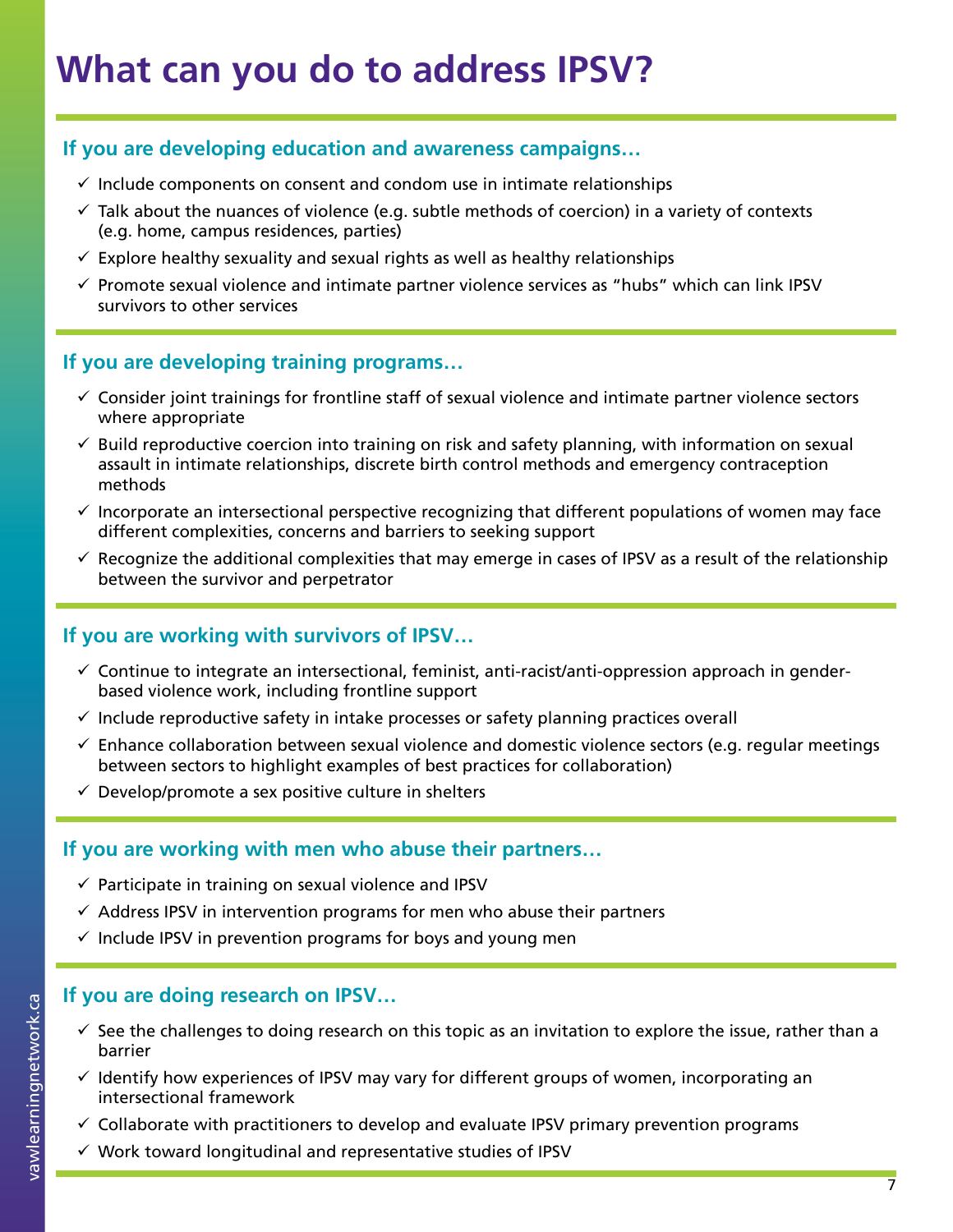## **Resources**



#### **[Take Charge! A Reproductive Health Guide for Women with Disabilities](https://www.accessliving.org/1410ga304)**

This 2015 guide reviews issues related to reproductive health, rights, and justice for women with disabilities, including accessing health care services. Violence/abuse, mental health, and mothering are also explored. Resources for women with disabilities are included.

| <b>Armin</b>                                                                                                                                                                                                                                                                                                                                                                                                                                                                                                                                                                                                                                                                                                                                                                                                                                                                                                                                                                                                                               |                                                                                                              |
|--------------------------------------------------------------------------------------------------------------------------------------------------------------------------------------------------------------------------------------------------------------------------------------------------------------------------------------------------------------------------------------------------------------------------------------------------------------------------------------------------------------------------------------------------------------------------------------------------------------------------------------------------------------------------------------------------------------------------------------------------------------------------------------------------------------------------------------------------------------------------------------------------------------------------------------------------------------------------------------------------------------------------------------------|--------------------------------------------------------------------------------------------------------------|
| Racism and Disparities in<br>Wamen's Use of the<br>Depo-Provera Injection in the<br><b>Contemporary USA</b>                                                                                                                                                                                                                                                                                                                                                                                                                                                                                                                                                                                                                                                                                                                                                                                                                                                                                                                                | <b>K To A Minis R</b><br><b><i><u><u><b>District on the line</b></u></u></i></b><br><b>MAG</b><br><b>HAG</b> |
| Thomas W. Voluchio<br>The Universe of New York - College of Nova Mond LTA.                                                                                                                                                                                                                                                                                                                                                                                                                                                                                                                                                                                                                                                                                                                                                                                                                                                                                                                                                                 |                                                                                                              |
| <b>Abstract</b><br>in the 1965s and 1976s wederground reports of startingston above developed at worker of color in<br>the USA structed. While such close throbed countries or decaptive survice inarcogenies, naw<br>contractive sedentures that temporarily starties women (Norgitark and Depo Provors) wers.<br>approved for use in the US market by the state to the 1990s. In this study 3 offer the concept of<br>particulus nature to asplan the patient and prevalence of "satellistine: degenties to Depo-<br>Providing use among non-startie US woman age 18 to 14. The date used for the material analysis<br>come from the 2003 and 2004 Buhamond Kek Factor Sumathens Second (BAPS) curves After<br>adjustment for potential confoundant. I fled that African American and American Indian women<br>are more likely to use Depo Provers than European American woman. I also include a demotion<br>of the complexities of studying motors with data on "senaltermines disputibles that ware not<br>designed for this purpose. |                                                                                                              |
| <b>Kayan</b>                                                                                                                                                                                                                                                                                                                                                                                                                                                                                                                                                                                                                                                                                                                                                                                                                                                                                                                                                                                                                               |                                                                                                              |
| <b>Butzrackartism</b>                                                                                                                                                                                                                                                                                                                                                                                                                                                                                                                                                                                                                                                                                                                                                                                                                                                                                                                                                                                                                      |                                                                                                              |
| Bombester sheet his a king loanty is do UAA. In the paly 1970s, wants of color principals.<br>Afficer American, Asterican Indian, Mexican, and Puntie Ricard Novado charges against creater<br>brothals, and educt doesn, and the US Coversions for metituring date control ds. decembera-<br>et ellutwine widens externt (David, 1985; Liabizmo, 2008; Littlewood, 1977; Natura, 2003;<br>Roberts, 1997; Slegvin, 1987); This leasey inflicts the binatesian placed on the expendentier<br>rights of women of ones (Sillman, 2004, Smith, 2005). While meetings on the substitutions                                                                                                                                                                                                                                                                                                                                                                                                                                                      |                                                                                                              |

#### **[Racism and Disparities in Women's Use of the Depo-Provera Injection in the](http://crs.sagepub.com/content/early/2011/05/27/0896920510380948)  [Contemporary USA](http://crs.sagepub.com/content/early/2011/05/27/0896920510380948)**

This 2011 article examines sterilization abuse directed at women of color in the U.S. in the 1960s and 1970s. This has implications on women of color today, including their experiences of sexual violence, structural violence, and experiences of reproductive control.

# .<br>Sexual and Reproductive Health, R<br>First Nations, Inuit, and Métis in Ca

#### **[Sexual and Reproductive Health, Rights, and Realities and Access to Services](http://sogc.org/wp-content/uploads/2012/12/gui259PS1106E.pdf)  [for First Nations, Inuit, and Métis in Canada](http://sogc.org/wp-content/uploads/2012/12/gui259PS1106E.pdf)**

This 2012 joint policy statement was prepared by the Aboriginal Health Initiatives Sub-Committee and approved by the Executive Council of the Society of Obstetricians and Gynaecologists of Canada. The purpose of this statement is to "reaffirm the sexual and reproductive rights of FNIM and to reflect the realities they face in their communities." Recommendations include promoting awareness and developing cultural competence among health care providers.



**[Sexual violence and gay, lesbian, bisexual, trans, intersex, and queer](https://aifs.gov.au/publications/sexual-violence-and-gay-lesbian-bisexual-trans-intersex-and-queer-communiti)  [communities](https://aifs.gov.au/publications/sexual-violence-and-gay-lesbian-bisexual-trans-intersex-and-queer-communiti)**

This 2012 resource sheet provides an overview of the current research on GLBTIQ sexual violence, including sexual violence within same-sex relationships. It also discusses the limitations of current research, identifies issues with service provision to GLBTIQ survivors, and explores key barriers to disclosing and reporting experiences of sexual violence.



**[Healthy Moms, Happy Babies: A Train the Trainers Curriculum on Domestic](http://www.vawnet.org/domestic-violence/summary.php?doc_id=3849&find_type=web_desc_TT)  [Violence, Reproductive Coercion and Children Exposed](http://www.vawnet.org/domestic-violence/summary.php?doc_id=3849&find_type=web_desc_TT)**

This 2015 curriculum from Futures Without Violence provides training, tools, and resources to help home visitation workers address domestic violence, including issues of birth control sabotage, pregnancy pressure, and unintended pregnancy.

vawlearningnetwork.ca vawlearningnetwork.ca